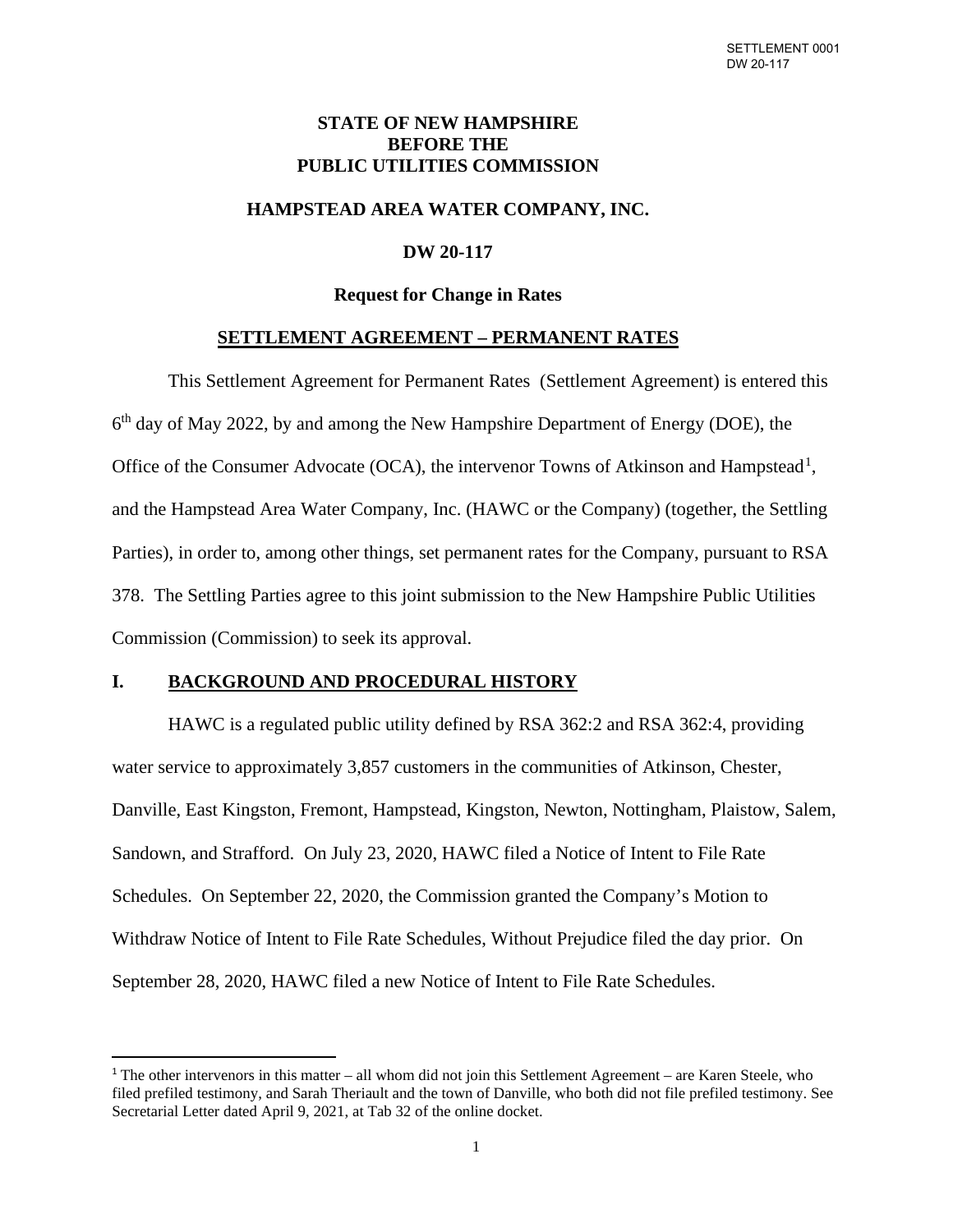On November 24, 2020, the Company filed its rate schedules and supporting documentation, based on a 2019 test year, which included a Motion for Protective Order and Confidential Treatment, proposed revised tariff pages, proposed temporary tariff pages, and a proposed Water Infrastructure and Conservation Adjustment mechanism. HAWC proposed to increase its annual revenues on a permanent basis by a total of \$1,523,330, or 65.51 percent, to a total revenue requirement of \$3,848,758. The Company also proposed, among other things, an inclining block volumetric rate, a first for the Company.

For permanent rates, the Company proposed an increase of its current volumetric rate from \$6.11 per hundred cubic feet (ccf) to \$7.22 per ccf.

The Commission issued an Order Suspending Proposed Tariffs and Scheduling Prehearing Conference, Order No. 26,437, on December 18, 2020, which the Company published on its website that same day. On February 22, 2021, the Company filed an Assented-To Motion to Allow Additional Customer Notice and Extend Deadline to Intervene, which the Commission granted by Secretarial Letter dated March 3, 2021. An affidavit of mailing of said Additional Notice occurring on March 5, 2021, was filed on March 17, 2021.

The Company replaced its rate case schedules with a searchable PDF format on March 11, 2021, as requested during the Prehearing Conference on February 10, 2021. A proposed procedural schedule was filed by Commission Staff (now DOE Staff) on March 11, 2021 and approved by the Commission on March 18, 2021. On April 9, the Commission granted the following five petitions for intervention: the Town of Hampstead; the Town of Danville; the Town of Atkinson; Sarah Theriault; and Karen Steele.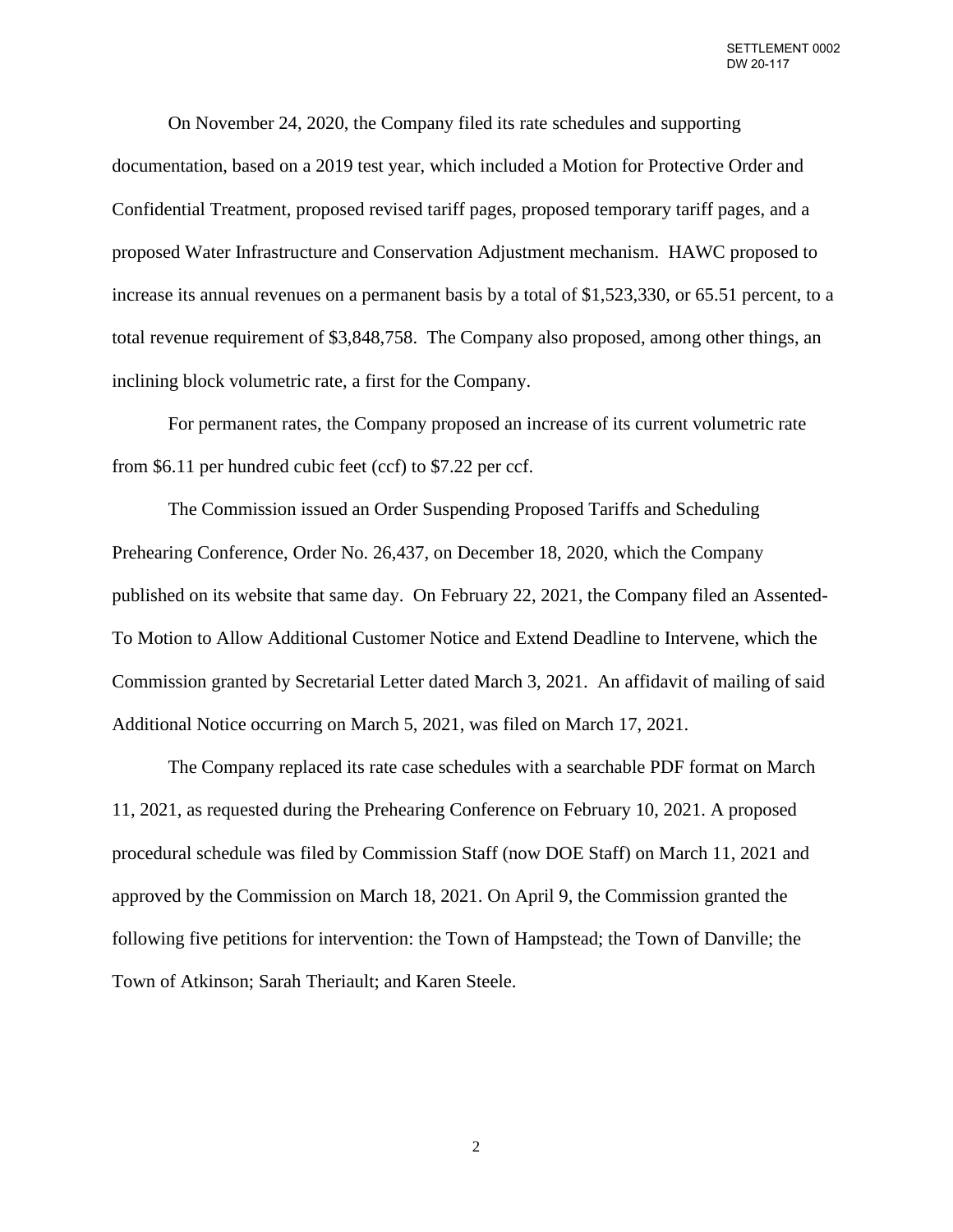On May 19, 2021, DOE filed a Settlement Agreement on Temporary Rates reached with the Company and the  $OCA^2$  $OCA^2$  which was approved by the Commission on January 17. 2022. See online docket at Tab 87.

The Settling Parties and the intervenors conducted discovery and attended multiple technical sessions including additional technical sessions and discovery established by the amended procedural schedule approved by the Commission on October 14, 2021, and multiple rounds of discovery served by the intervenors. Prior to filing this rate case, DOE also performed an audit of HAWC's books and records. On October 26, 2021, discussions were held among DOE and the Company during a technical session/settlement conference, and since that time settlement discussions continued including with all the parties. The result of these discussions led to agreement of the Settling Parties on the below terms.

## **II. TERMS OF PERMANENT RATE SETTLEMENT AGREEMENT**

#### **A. Overview and Proposed Timeline for Illustrative Purposes**

## **i. Overview**

The Settlement Agreement requests that the Commission approve, among other items all detailed below, a permanent rate revenue requirement and two proposed step adjustments (Step I and Step II). The step adjustments will be an additional filing, or filings, made following the Commission's order approving this Settlement Agreement, and subject to audit by the DOE Audit Division, as shown in the schedules attached to this Settlement Agreement.<sup>[3](#page-2-1)</sup>

<span id="page-2-0"></span><sup>&</sup>lt;sup>2</sup> The Settling Parties reached a settlement on temporary rates filed with the Commission on May 19, 2021, and presented at a settlement hearing on May 28, 2021. The Commission approved this settlement on January 17, 2022, effective that same day.<br><sup>3</sup> Attached to the Settlement Agreement are the following six schedules: Attachment A (Permanent Rates);

<span id="page-2-1"></span>Attachment B (Step I Adjustment); Attachment C (Step II Adjustment); Attachment D (Updated Cost of Service Study); Attachment E (Proposed Permanent Rate Tariff and Municipal Fire Protection Tariff Language); and Attachment F (Municipal Fire Service Agreements). These attachments are incorporated as material terms whether or not specifically identified or set forth in the paragraphs of this Settlement Agreement.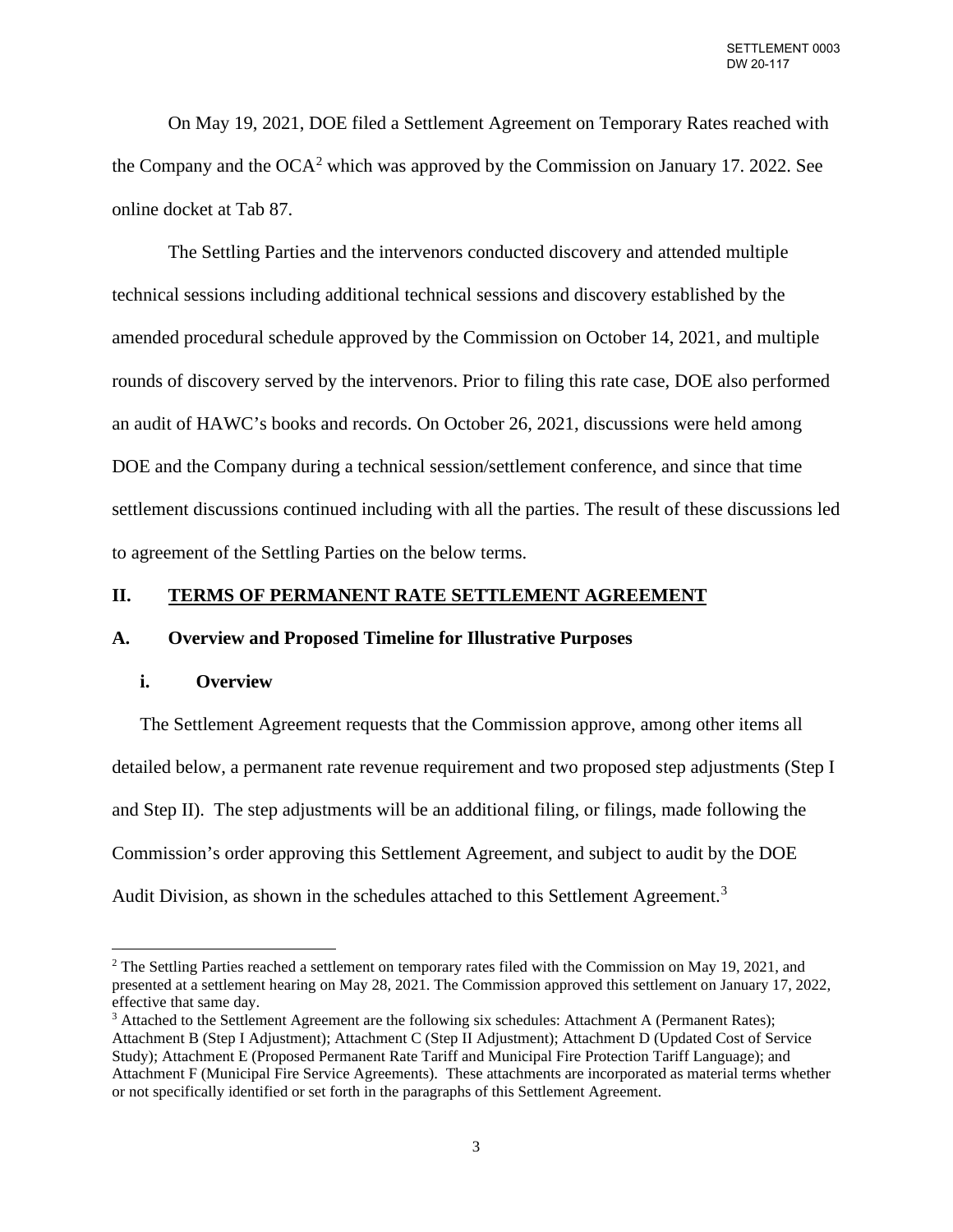The Settling Parties agree and recommend that the Company will file the step adjustment requests no sooner than June 20, 2022. The Settling Parties recognize that HAWC's customers will face at least three distinct rate increases (permanent rate increase, Step I Adjustment rate increase, and Step II Adjustment rate increase). In order to avoid possible rate shock, the Settling Parties agree and recommend that the effective date of the three rate increases should be spread out.<sup>[4](#page-3-0)</sup> Thus, the Settling Parties agree and recommend that the permanent rates become effective upon issuance of a Commission Order approving this Settlement Agreement. The Settling Parties further agree and recommend that the Step I Adjustment's resulting rates shall not be implemented any sooner than December 16, 2022. The rates resulting from the Step II Adjustment, furthermore, shall not be implemented any sooner than June 16, 2023.

#### **ii. Proposed Timeline**

The Settling Parties agree to the following sequential timeline and provide it for illustrative purposes, to the Settling Parties and the Commission, as a framework for the remaining issues in this docket.

- 1. May 11 and 12, 2022 Hearing on Permanent Rates
- 2. Commission Order #1 Approves Settlement Agreement, including Permanent Rate Revenue Requirement and resulting rates which become effective upon issuance of Order
- 3. HAWC shall file updated tariffs within 15 days of Commission Order #1
- 4. HAWC files rate case expenses and temporary to permanent rate reconciliation calculations within 30 days of Commission Order #1, which the DOE will review, subject to possible discovery requests
- [5](#page-3-1). June 20, 2022 Earliest date for Company to file Step I and Step II Adjustment Filing(s)<sup>5</sup>

<span id="page-3-0"></span><sup>4</sup> The Settling Parties recognize that these rate increases are not inclusive of the rate case expenses or temporary to permanent rate reconciliation, which is described below.

<span id="page-3-1"></span><sup>&</sup>lt;sup>5</sup> The Settling Parties agree that the Company shall make the determination as to the timing and format of the Step Adjustment filings (e.g., if it is a combined filing submitted on the same date or two separate filings). As such, the Settling Parties recommend that the Commission allow adjustment of the proposed timeline without modification of Commission Order #1 approving the Settlement Agreement as the timeline is merely provided for illustrative purposes.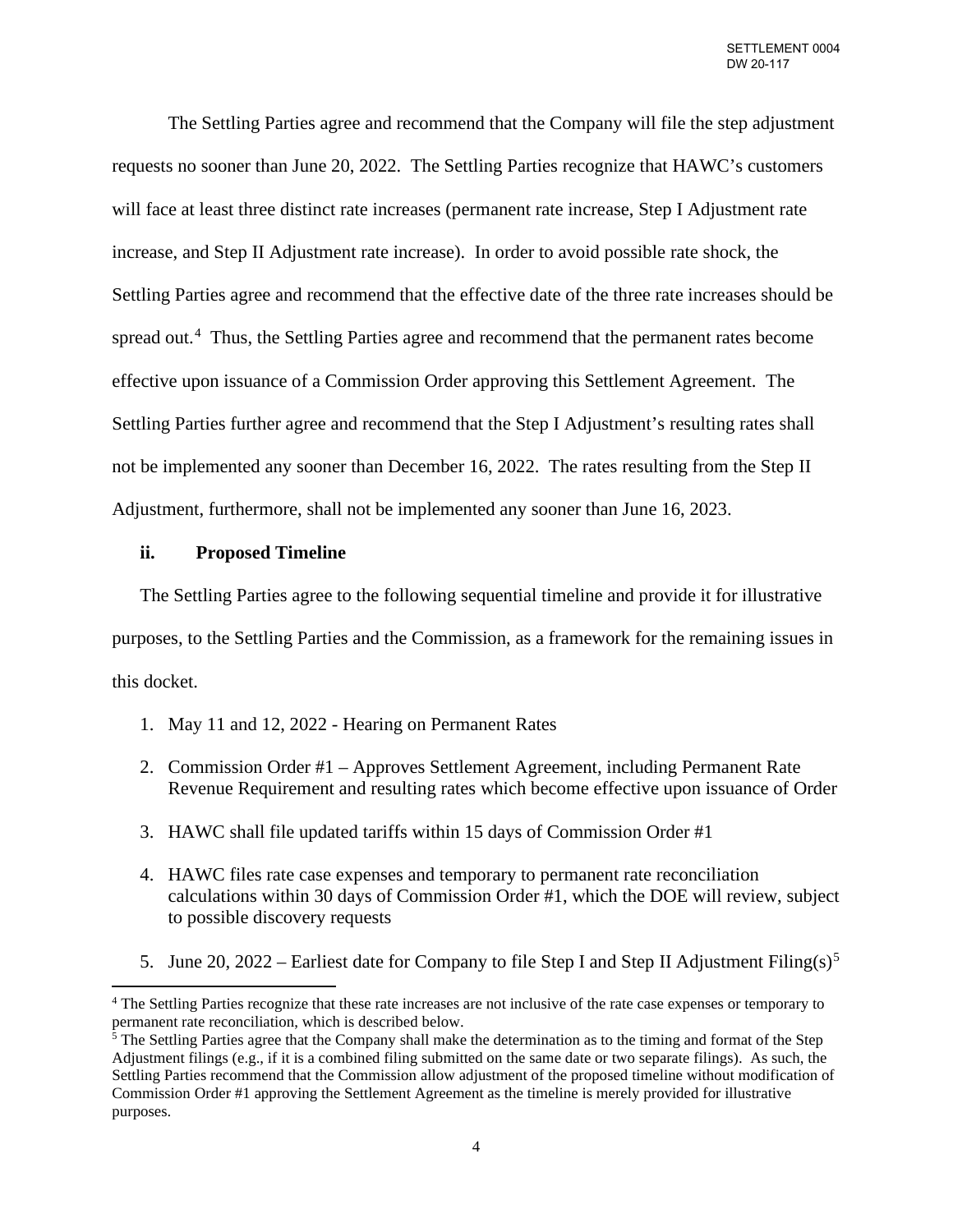- 6. DOE submits report to Commission, in consultation with the Settling Parties, seeking approval of rate case expenses and temporary to permanent rate reconciliation
- 7. Commission Order #2 Approves rate case expenses and temporary to permanent rate reconciliation
- 8. DOE Audit Division conducts audit of Step I Adjustment and submits audit report to the parties
- 9. DOE submits final report, in consultation with the Settling Parties, to the Commission seeking approval of the Step I increase in revenue requirement and resulting rates
- 10. Commission Order # 3 Approves Step I Adjustment increase to revenue requirement and resulting rates
- 11. December 16, 2022 Earliest effective date for Step I Adjustment resulting rates
- 12. DOE Audit Division conducts audit of Step II Adjustment and submits audit report to the parties
- 13. DOE submits final report, in consultation with the Settling Parties, to the Commission seeking approval of the Step II Adjustment increase in revenue requirement and resulting rates
- 14. Commission Order # 4 Approves Step II Adjustment increase to revenue requirement and resulting rates
- 15. June 16, 2023 Earliest effective date for Step II resulting rates

# **B. Permanent Rate Revenue Requirement**

The Settling Parties agree to an overall revenue requirement of \$2,540,482, which

represents an increase of 13.30 percent, or \$298,319, over pro forma 2019 test year annual water

revenues of \$2,242,163 (Attachment A, Schedule 4, Column 6). The revenue requirement is

based on a total test year rate base of \$5,292,591 which the Settling Parties agree is prudent,

used, and useful (Attachment A, Schedule 3, Column 6). The Settling Parties have agreed to an

overall rate of return of 6.20 percent which when applied to the agreed upon rate base results in

an operating income requirement of \$328,060.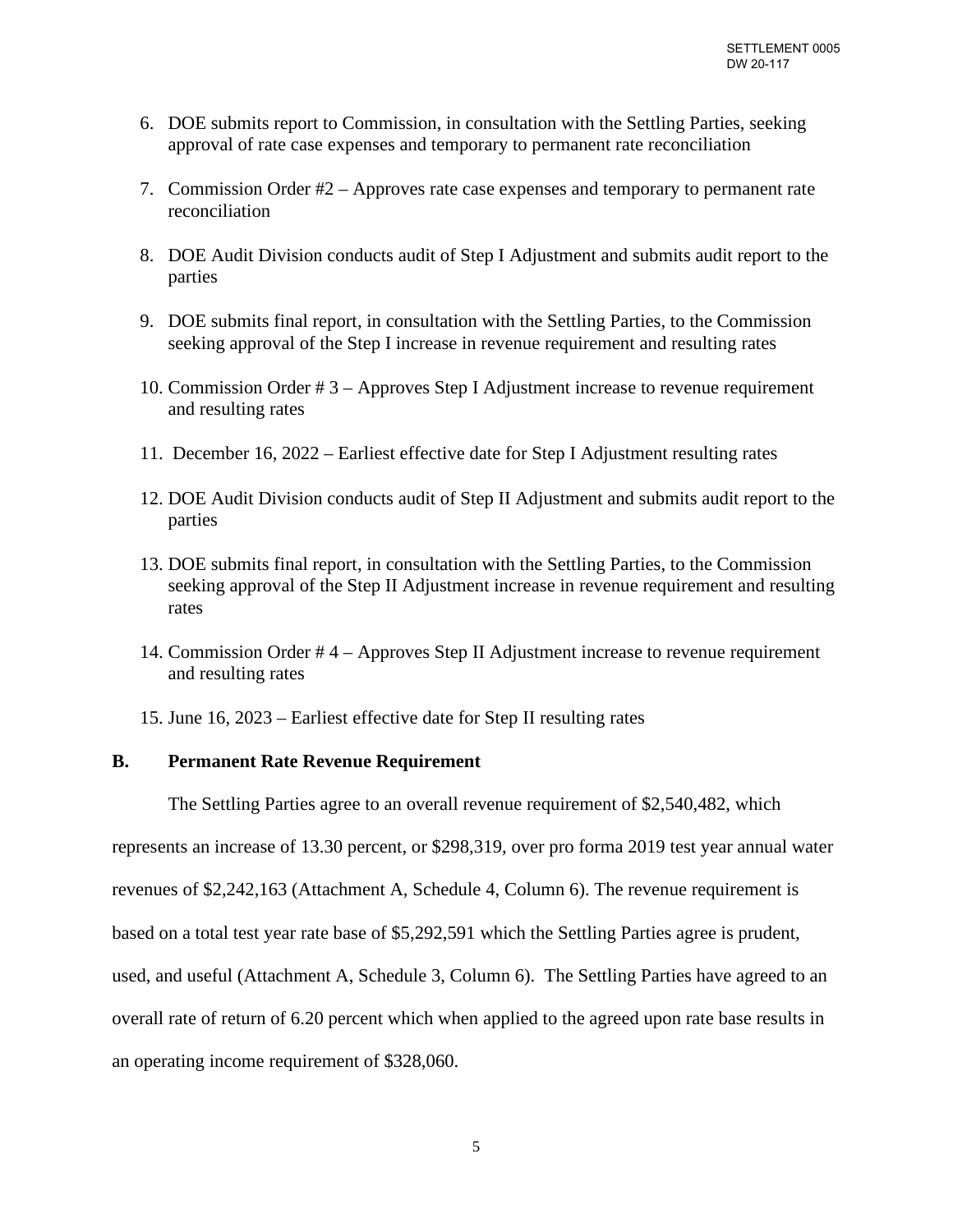The Settling Parties agree that the foregoing permanent rate revenue requirement represents a reasonable compromise of all issues relating to the permanent rate revenue requirement. The sums expressed above and provided in the attached schedules are the result of compromise and settlement and are liquidations of all adjusted net operating income requirement and revenue requirement issues. The Settling Parties agree that the permanent rate revenue requirement recommended to the Commission in this Settlement Agreement results in permanent rates for HAWC's customers that are just and reasonable and serve the public interest within the meaning of RSA 374:2 and RSA 378:7. The Settling Parties further agree that the resulting rates reflect HAWC's investment in plant that is prudent, used and useful, and based on a reasonable rate base and a just and reasonable rate of return thereon, in compliance with RSA 378:27-29.

# **C. Step I Adjustment**

The Settling Parties agree that the Company shall be allowed a step adjustment, Step I, primarily based upon three components: (1) the costs associated with post-test year plant additions placed in service between January 1 through December 31, 2020, including plant additions related to the Southern New Hampshire Regional Water Project (SNHRWP); (2) the Company's purchase of Manchester Source Development Charge (MSDC) capacity credits from Manchester Water Works in 2020, which is added to rate base as a deferred debit and amortized over 39 years, the remaining life of the SNHRWP contract; and (3) various other operating incoming adjustments. The Settling Parties agree that the Company may file its Step I petition anytime after June 20, 2022, and that the resulting rates, subject to Commission approval, will be effective no earlier than December 16, 2022.

Once filed, the DOE Audit Division will review and submit a report to the parties in this docket. The DOE, and other parties to the docket, will then review the filing and resulting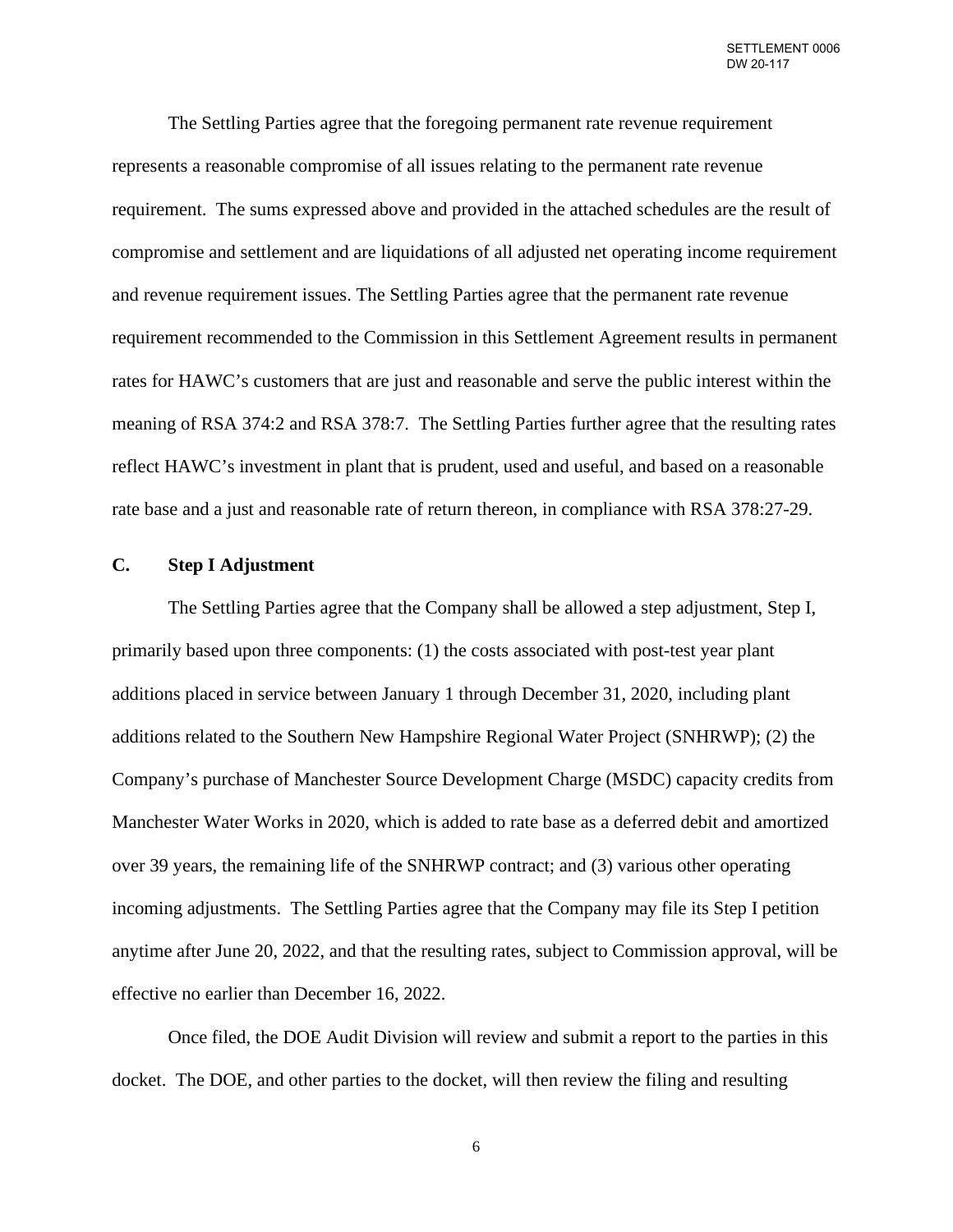calculations, in conjunction with the Company, and submit a report to the Commission recommending a final revenue requirement increase and resulting rates.

The Settling Parties agree that the proposed Step I Adjustment, subject to DOE Audit Staff and Settling Parties' review, will result in an increase not to exceed \$258,450 in the Company's revenue requirement, utilizing a rate of return of 4.50 percent. HAWC's rate base will increase by no greater than \$2,368,015, for a total not to exceed of \$7,660,606. The Step I Adjustment represents an approximate 11.53 percent increase over the Company's pro forma 2019 test year water revenues of \$2,242,163, as set forth in the schedules included in Attachment B.

## **D. Step II Adjustment**

The Settling Parties agree that the Company shall be allowed a step adjustment, Step II, primarily based upon three components: (1) the costs associated with post-test year plant additions placed in service between January 1 through December 31, 2021; (2) post-test year plant retirements; and (3) various other operating income adjustments. The Settling Parties agree that the Company may file its Step II petition anytime after June 20, 2022, and that the resulting rates, subject to Commission approval, will be effective no earlier than June 16, 2023.

Once filed, the DOE Audit Division will review and submit a report to the parties in this docket. The DOE, and other parties to the docket, will then review the filing and resulting calculations, in conjunction with the Company, and submit a report to the Commission recommending a final revenue requirement increase and resulting rates.

The Settling Parties agree that the proposed Step II adjustment, subject to DOE Audit Staff and Settling Parties' review, will result in an increase not to exceed \$220,023 in the Company's revenue requirement, utilizing a rate of return of 3.38 percent. HAWC's rate base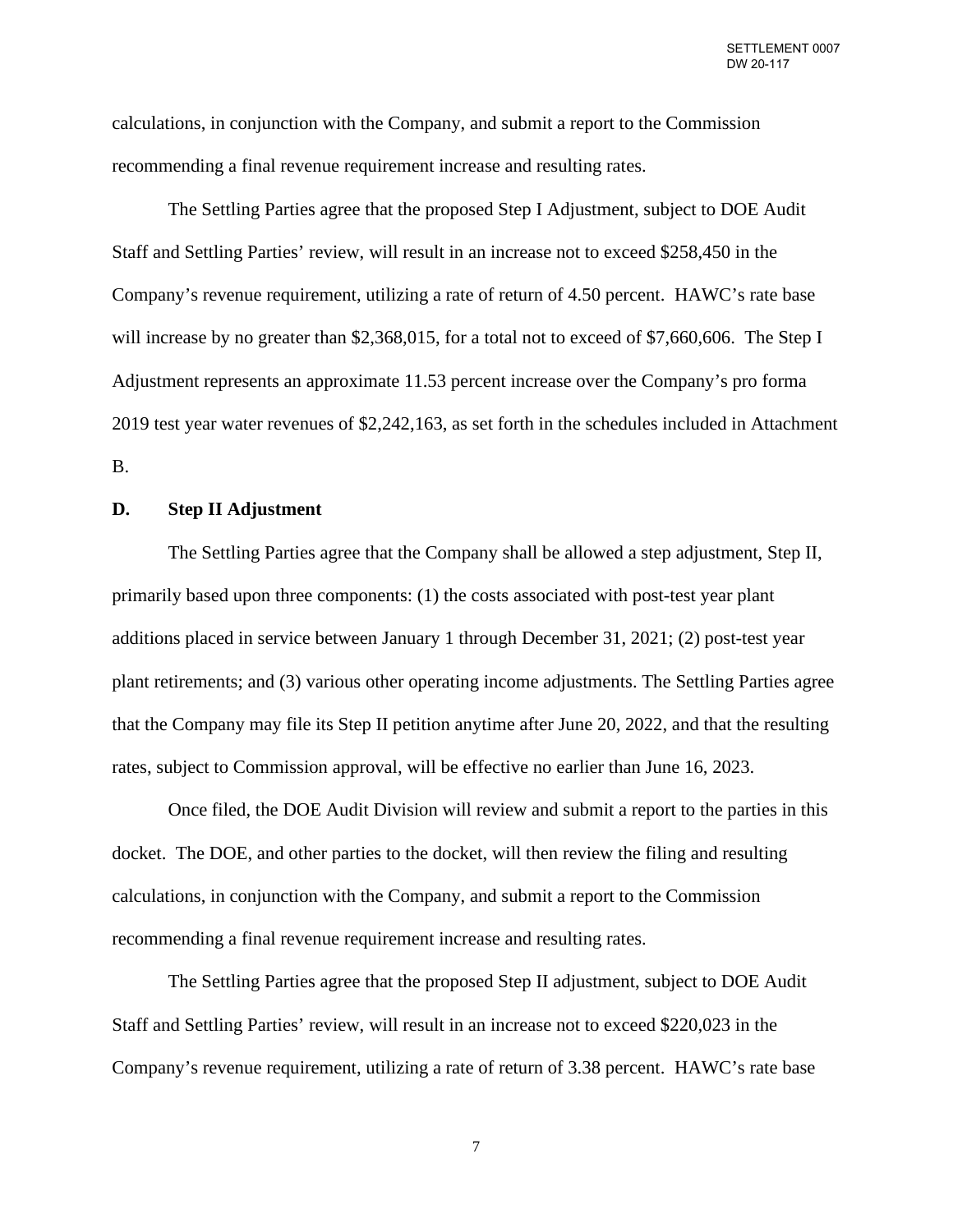will increase by no greater than \$175,549, for a total not to exceed of \$7,836,155. That is an approximate 9.81 percent increase over pro forma 2019 test year water revenues of \$2,242,163, as set forth in the schedules included in Attachment C.

# **E. Maximum Combined Effect of Permanent Rate Revenue Requirement, Step I, and Step II Adjustment**

The Settling Parties agree that the maximum combined effect of the Permanent Rate Revenue Requirement (\$298,319), Step I (not to exceed \$258,450), and Step II (not to exceed \$220,023), would be at total maximum revenue requirement increase of \$776,792 (\$298,319 + not to exceed  $$258,450 + no$  to exceed  $$220,023$ . The resulting revenue requirement, after approval of Step II, would not exceed \$3,018,955 (Attachment A, Schedule 1). That is an approximate 34.64 percent increase in the pro forma 2019 test year water revenues of \$2,242,163.

# **F. Effective Date of Permanent Rate Revenue Requirement Increase**

The Settling Parties agree and recommend that the effective date for these permanent rates should be the earlier of June 17, 2022, or the date the Commission issues an order approving this Settlement Agreement, on a service-rendered basis.

#### **G. Cost of Equity**

The Settling Parties agree and recommend approval of a Cost of Common Equity in this proceeding of 9.63 percent with a capital structure for purposes of determining the permanent rate revenue requirement of 55.05 percent debt and 44.95 percent equity (Attachment A, Schedule 2). The Settling Parties agree that use of this Cost of Common Equity will be used in the calculation of the proposed permanent rate revenue requirement and proposed Step I and Step II Adjustments.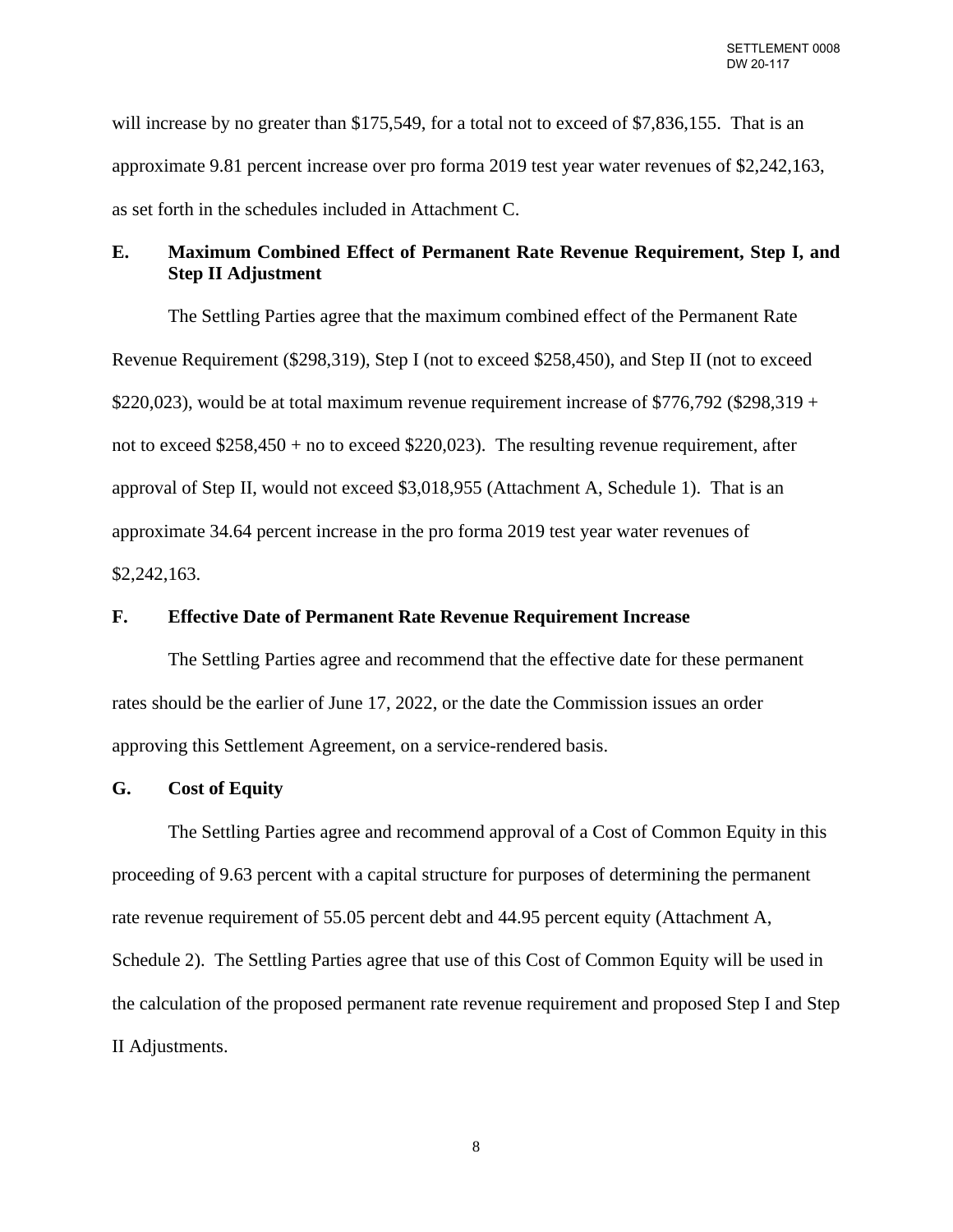# **H. Rate Design**

# **i. Permanent Rate Revenue Requirement Rates**

The Settling Parties agree to a rate design for permanent rates with customer charges based on pipe size, volumetric charge, and private fire protection based on pipe size. The Settling Parties agree that the following permanent rates, based upon the proposed increase in the Company's annual water sales revenue, are just and reasonable. The proposed rates, shown in the table below, are based upon a monthly rate and a consumption charge per ccf of water consumed.

| PERMANENT RATE                                  |                                    |                                                                         |                   |
|-------------------------------------------------|------------------------------------|-------------------------------------------------------------------------|-------------------|
| Rate Group                                      | Previously<br><b>Approved Rate</b> | Proposed<br><b>Permanent Rate</b><br>Revenue<br><b>Requirement Rate</b> | Percentage Change |
| <b>Meter Charge</b>                             |                                    |                                                                         |                   |
| 5/8 inch meter                                  | \$10.00                            | \$11.92                                                                 | 19.2%             |
| 3/4 inch meter                                  | \$20.00                            | \$27.87                                                                 | 39.4%             |
| 1 inch meter                                    | \$30.00                            | \$54.45                                                                 | 81.5%             |
| $1\frac{1}{2}$ inch meter                       | \$60.00                            | \$107.61                                                                | 79.4%             |
| 2 inch meter                                    | \$100.00                           | \$139.50                                                                | 39.5%             |
|                                                 |                                    |                                                                         |                   |
| <b>Consumption Charge</b><br>(per ccf)          | \$6.11                             | \$6.90                                                                  | 12.9%             |
|                                                 |                                    |                                                                         |                   |
| <b>Private Fire</b><br><b>Protection Charge</b> |                                    |                                                                         |                   |
| $1\frac{1}{2}$ inch pipe                        | \$8.33                             | \$2.49                                                                  | $(70.1\%)$        |
| 2 inch pipe                                     | \$16.67                            | \$5.31                                                                  | $(68.1\%)$        |
| 3 inch pipe                                     | \$33.33                            | \$15.43                                                                 | $(53.7\%)$        |
| 4 inch pipe                                     | \$50.00                            | \$32.87                                                                 | $(34.3\%)$        |
| 6 inch pipe                                     | \$125.00                           | \$95.49                                                                 | $(23.6\%)$        |

For the meter charge, the majority of HAWC's customers (greater than 90 percent) have a 5/8 inch pipe supplying water, and these rates will result in an increase of 19.2 percent. The Settling Parties note that the private fire protection charge will decrease from its currently approved rate as the customer group will expand by approximately 1,000 customers, to include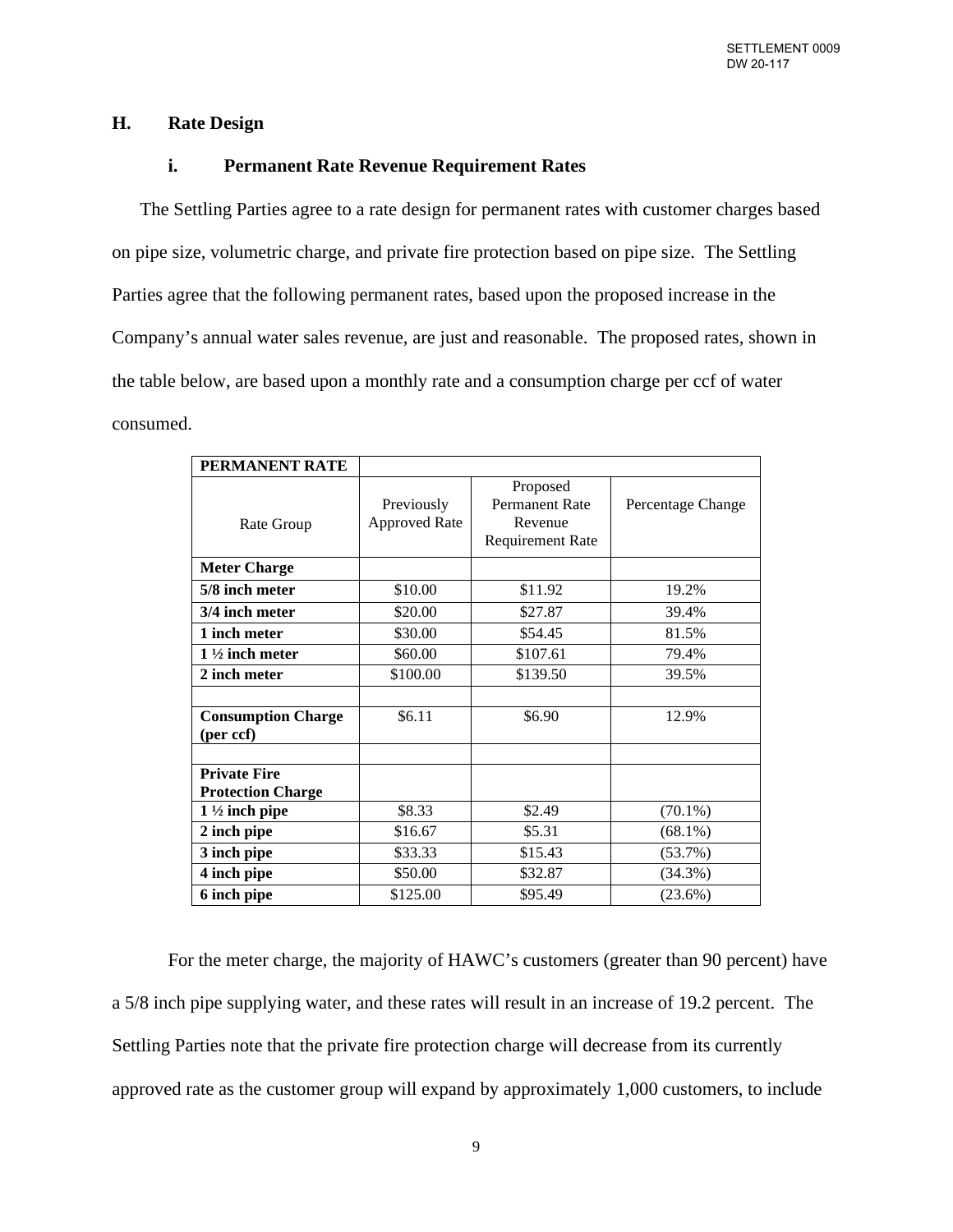residential ratepayers who have not been previously charged the existing rate. A copy of the proposed tariff pages reflecting the permanent rate increase are included as Attachment E.

## **ii. Estimated Step I Rates**

The Settling Parties Agree that the following chart estimates the highest allowable impact on ratepayers as compared to the Permanent Revenue Requirement rates, if the Commission approves those rates detailed above. The estimated rate design is based upon a monthly rate and a consumption charge per ccf of water. The Settling Parties reiterate that these rates presented in the table below are merely illustrative and intended to exhibit the maximum rate allowed by the Settlement Agreement with the possible approval of the Step I increase. The Settling Parties, furthermore, note that only the meter and consumption charge will be adjusted due to the Step I increase to the Company's revenue requirement. The private fire protection rate will not be adjusted.

| <b>STEP I</b>                                   |                                                                     |                         |                   |
|-------------------------------------------------|---------------------------------------------------------------------|-------------------------|-------------------|
| Rate Group                                      | Proposed<br>Permanent<br><b>Rate Revenue</b><br>Requirement<br>Rate | Proposed<br>Step I Rate | Percentage Change |
| <b>Meter Charge</b>                             |                                                                     |                         |                   |
| 5/8 inch meter                                  | \$11.92                                                             | \$12.89                 | 8.1%              |
| 3/4 inch meter                                  | \$27.87                                                             | \$30.15                 | 8.2%              |
| 1 inch meter                                    | \$54.45                                                             | \$58.91                 | 8.2%              |
| $1\frac{1}{2}$ inch meter                       | \$107.61                                                            | \$116.42                | 8.2%              |
| 2 inch meter                                    | \$139.50                                                            | \$150.93                | 8.2%              |
|                                                 |                                                                     |                         |                   |
| <b>Consumption Charge</b><br>(per ccf)          | \$6.90                                                              | \$7.72                  | 11.9%             |
| <b>Private Fire</b><br><b>Protection Charge</b> |                                                                     |                         |                   |
| $1\frac{1}{2}$ inch pipe                        | \$2.49                                                              | \$2.49                  | $0\%$             |
| 2 inch pipe                                     | \$5.31                                                              | \$5.31                  | $0\%$             |
| 3 inch pipe                                     | \$15.43                                                             | \$15.43                 | 0%                |
| 4 inch pipe                                     | \$32.87                                                             | \$32.87                 | 0%                |
| 6 inch pipe                                     | \$95.49                                                             | \$95.49                 | $0\%$             |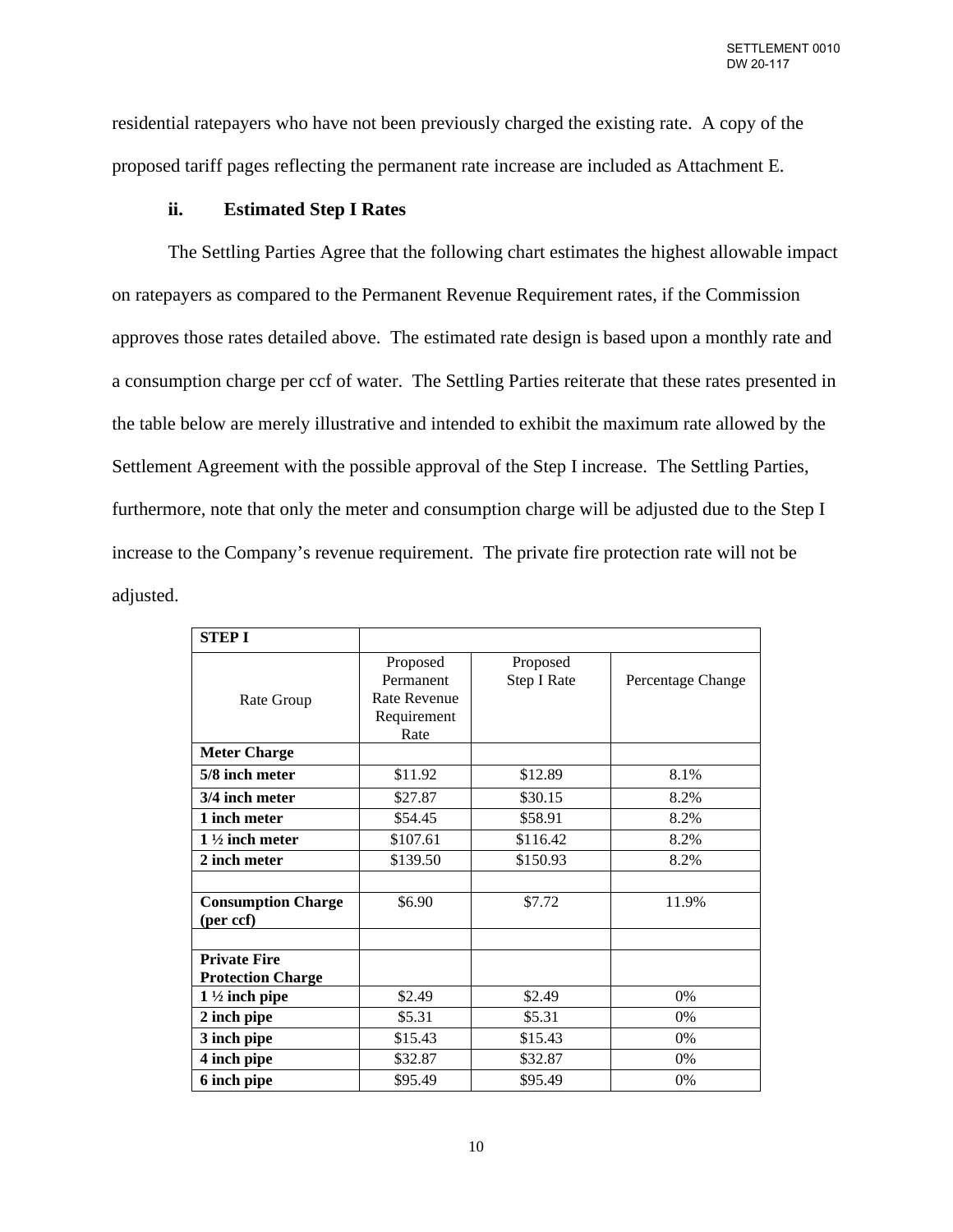# **iii. Estimated Step II Rates**

The Settling Parties Agree that the following chart estimates the highest allowable impact on ratepayers as compared to the Step I adjustment rates, if the Commission approves those rates detailed above. The estimated rate design is based upon a monthly rate and a consumption charge per ccf of water. The Settling Parties reiterate that these rates presented in the table below are merely illustrative and intended to exhibit the maximum rate allowed by the Settlement Agreement with possible approval of the Step II increase. The Settling Parties, furthermore, note that only the meter and consumption charge will be adjusted due to the Step II increase to the Company's revenue requirement. The private fire protection rate will not be adjusted.

| <b>STEP II</b>                         |             |              |                   |
|----------------------------------------|-------------|--------------|-------------------|
|                                        | Proposed    | Proposed     |                   |
|                                        | Step I Rate | Step II Rate | Percentage Change |
| Rate Group                             |             |              |                   |
| <b>Meter Charge</b>                    |             |              |                   |
| 5/8 inch meter                         | \$12.89     | \$14.44      | 12.0%             |
| 3/4 inch meter                         | \$30.15     | \$33.77      | 12.0%             |
| 1 inch meter                           | \$58.91     | \$65.99      | 12.0%             |
| $1\frac{1}{2}$ inch meter              | \$116.42    | \$130.42     | 12.0%             |
| 2 inch meter                           | \$150.93    | \$169.08     | 12.0%             |
| <b>Consumption Charge</b><br>(per ccf) | \$7.72      | \$8.45       | 9.5%              |
| <b>Private Fire</b>                    |             |              |                   |
| <b>Protection Charge</b>               |             |              |                   |
| $1\frac{1}{2}$ inch meter              | \$2.49      | \$2.49       | 0%                |
| 2 inch pipe                            | \$5.31      | \$5.31       | $0\%$             |
| 3 inch pipe                            | \$15.43     | \$15.43      | 0%                |
| 4 inch pipe                            | \$32.87     | \$32.87      | $0\%$             |
| 6 inch pipe                            | \$95.49     | \$95.49      | 0%                |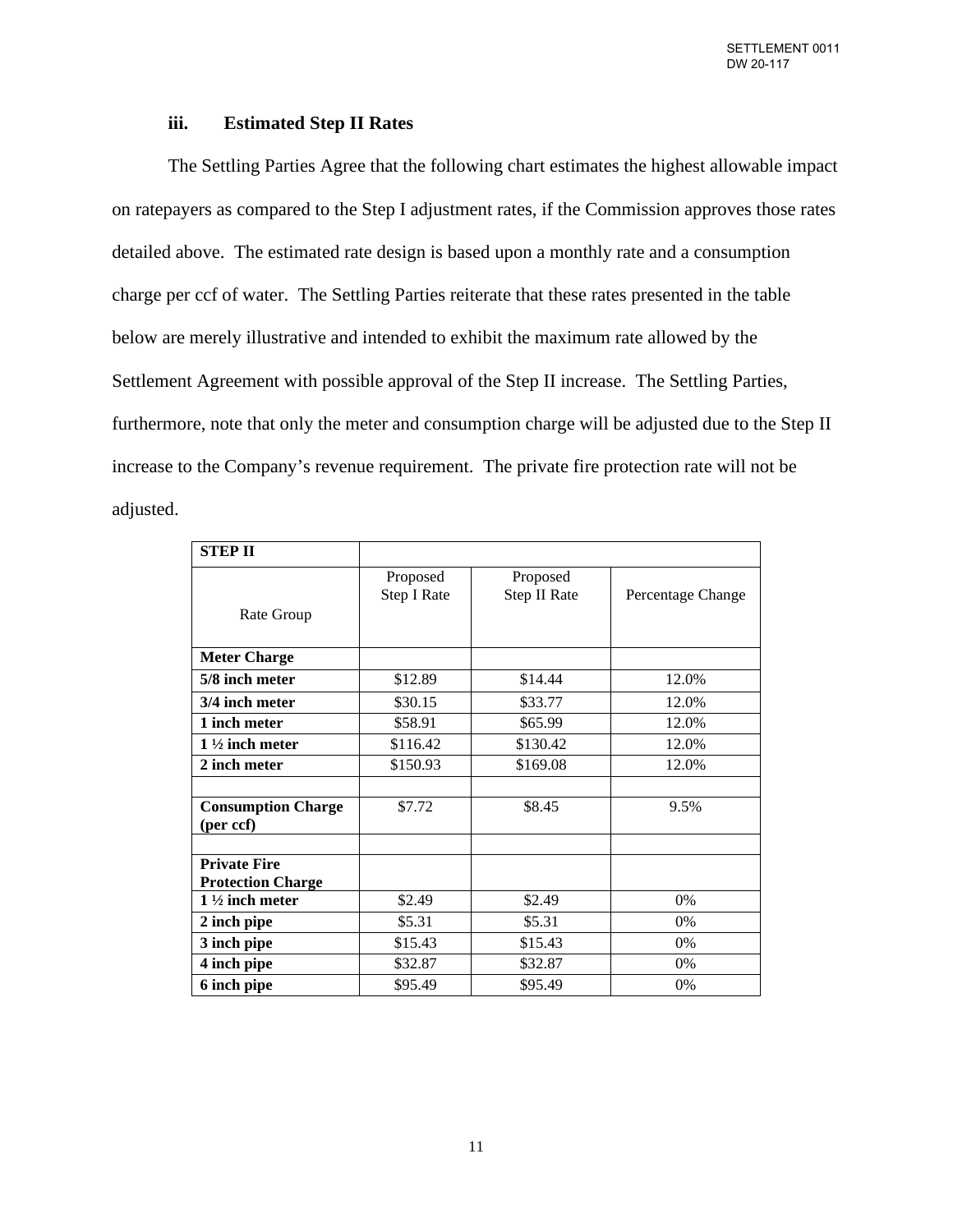# **I. Municipal Fire Protection Rate and Amended Tariff Language**

The Settling Parties agree and recommend that HAWC currently provides water for municipal fire protection to the intervenor towns of Atkinson and Hampstead. The Settling Parties further agree that, for purposes of this Settlement Agreement, Atkinson and Hampstead will no longer be billed on a per hydrant charge or subject to an annual availability fee. Atkinson and Hampstead, instead, will be billed, pursuant to an updated tariff, annually, for the following amounts: Atkinson - \$93,615.00; and Hampstead - \$68,730.00. The Settling Parties agree this rate will be effective after approval of the Settlement Agreement. The Settling Parties further agree that this rate will remain unchanged by the implementation of either the Step I or Step II Adjustments. The Settling Parties note that the rate is based upon the number of hydrants in the Company's test year and applied to the Cost of Service study.

The Settling Parties further agree and recommend that, in order to reduce rate shock and offset the rate increase, the Company's shareholder will make a contribution to HAWC towards the first year's increased municipal fire protection charge totaling \$65,472.50 (\$37,754.20 towards Atkinson's costs, and \$27,718,30 towards Hampstead's costs). Thus, the following amounts will be the effective first annual municipal fire protection rate after permanent rates are approved: Atkinson - \$55,860.80; and Hampstead - \$41,011.70. The Company's shareholder contributions outlined above will not be recovered by inclusion in rate base or otherwise.

The Settling Parties also note that with the increase in rates through the proposed Step I and Step II Adjustments, the municipal fire protection rates would fluctuate. That fluctuation would make it difficult for the intervenor Towns of Hampstead and Atkinson to budget properly. As such, the Company agrees to keep the municipal fire protection charge level and recommend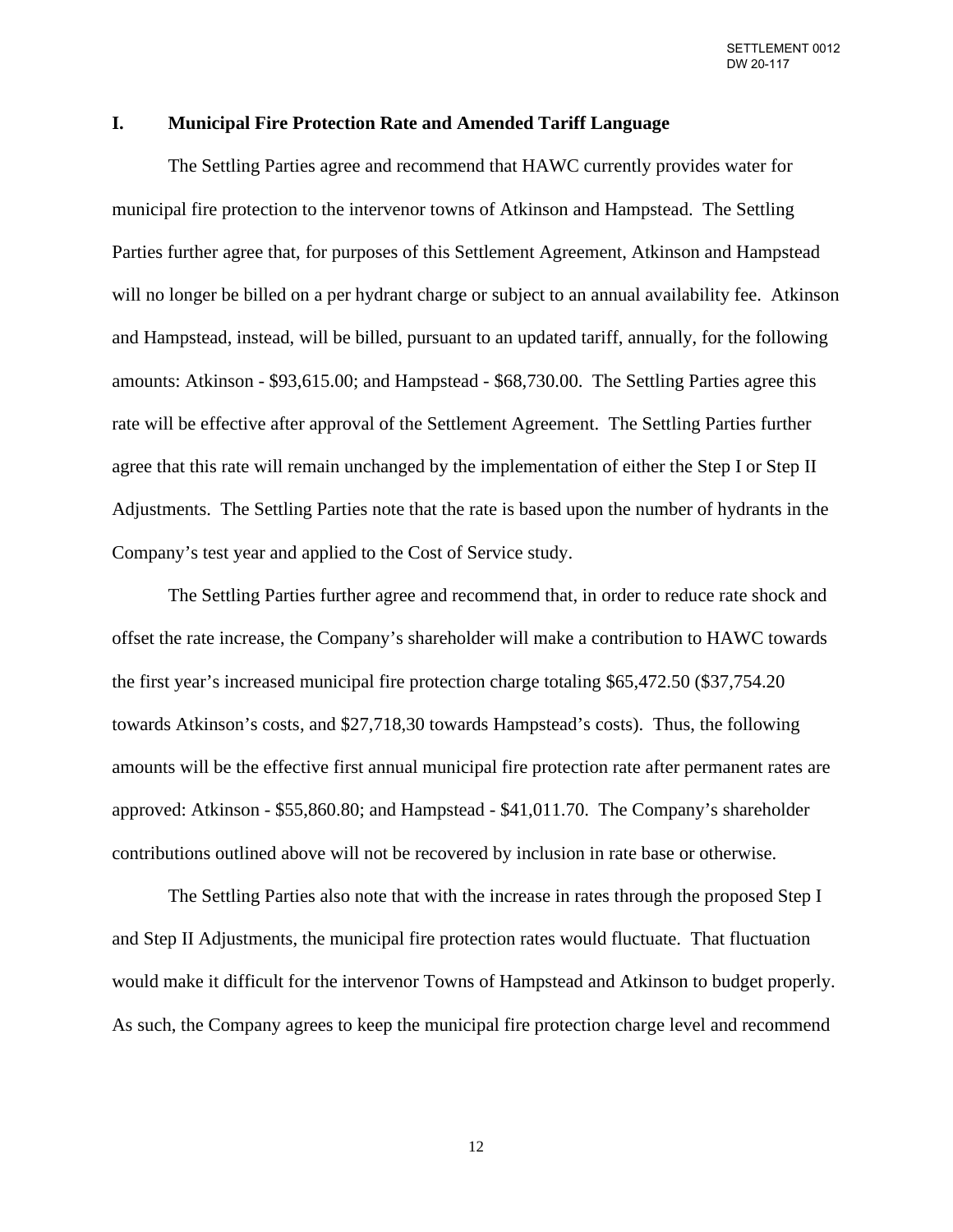that the Company will also absorb the revenue shortfall, totaling \$56,708.00 (\$22,821 for Step I and \$33,887 for Step II).

The Settling Parties further agree and recommend that the service provision description included in the Company's current tariff will be modified to include additional language, as shown in Attachment E. Through settlement discussions, HAWC made further commitments regarding its municipal fire protection as shown in Attachment F. The Settling Parties agree and recommend that the Commission approve these terms and applicable tariff amendments.

#### **J. Conversion of Private Fire Protection Charge – From Quarterly to Monthly**

The Settling Parties agree and recommend that the Company may change its private fire protection billing cycle from quarterly to monthly.

# **K. Water Infrastructure and Conservation Adjustment (WICA) Charge, Inclining Block Rates, and MSDC Fee Tariff Amendment**

The Settling Parties agree and recommend that the Company's requests for a WICA mechanism, the implementation of inclining block rates, and a tariff amendment to collect the MSDC fee from new service applications, will be withdrawn by the Company. Nothing in the Settlement Agreement prohibits the Company from refiling these requests in its next full rate proceeding.

# **L. Temporary to Permanent Rate Recoupment**

The Settling Parties recognize that the Commission authorized a temporary rate increase for the Company, for service rendered as of June 30, 2021. *Hampstead Area Water Company, Inc.*, Order No. 26,566 (January 17, 2022). As such, the Company is entitled to file for temporary to permanent rate recoupment, per RSA 378:29. The Settling Parties, furthermore, agree and recommend that the temporary to permanent rate recoupment applies only to the time period from the effective date of temporary rates (June 30, 2021) through the date of the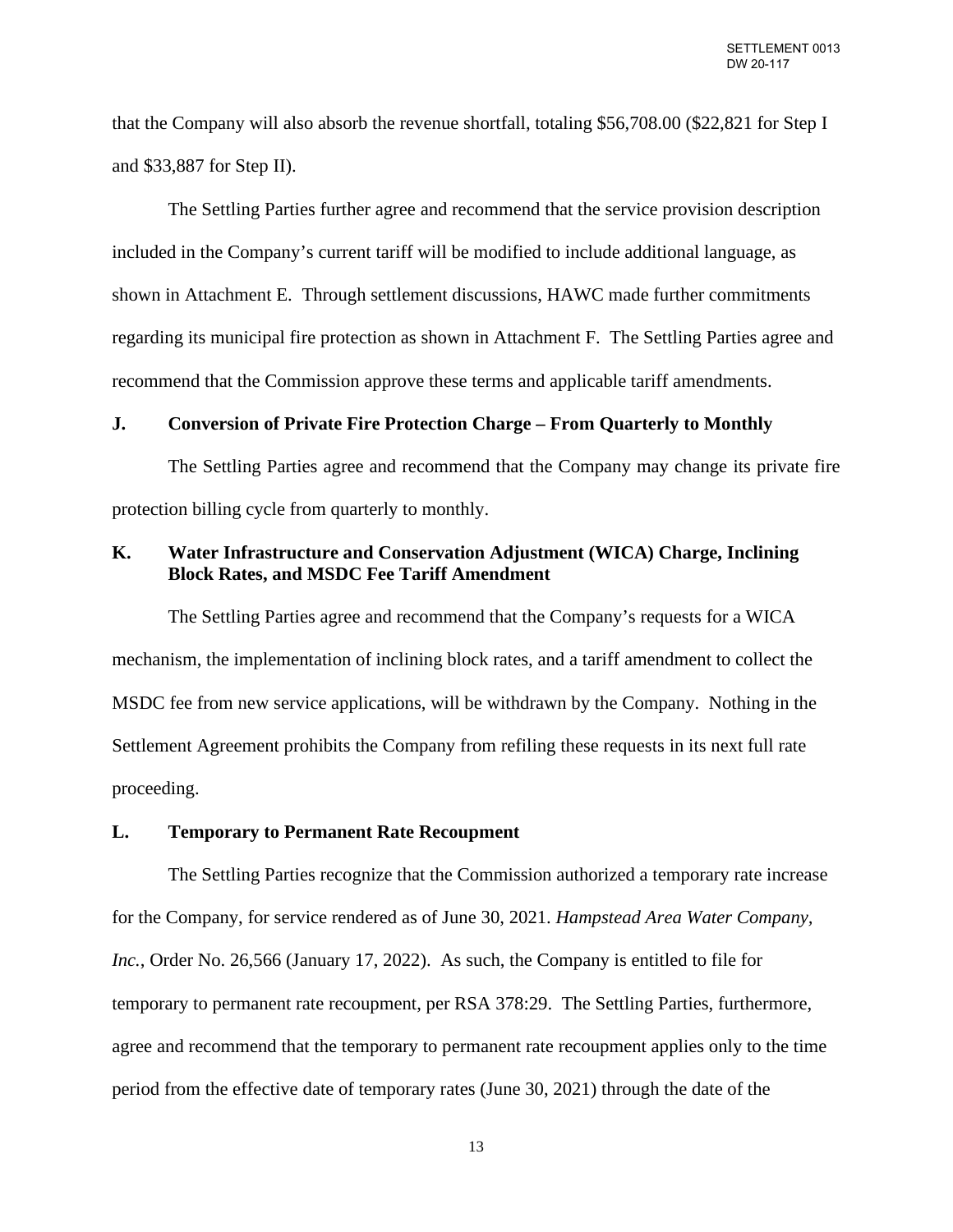Commission Order approving the Settlement Agreement, permanent rate revenue requirement, and resulting permanent rates. The recoupment period does not extend to the proposed resulting rates of the Step I or Step II Adjustment.

The Company agrees to submit its temporary to permanent rate calculation and proposed recoupment within 30 days of the Commission's order approving this Settlement Agreement. The DOE agrees to review the temporary to permanent rate submission, which includes the possibility of propounding discovery, and submit a report to the Commission, in coordination with the Company, for Commission approval of the resulting proposed credit or surcharge.

#### **M. Rate Case Expenses**

The Settling Parties agree and recommend the Commission approve HAWC's recovery of its reasonable rate case expenses for this proceeding through a surcharge to customers. The Company's rate case expenses may include, but are not limited to, consultant expenses, incremental administrative expenses such as copying and delivery charges, and other such rate case related expenditures allowed under N.H. Admin. R., Puc 1906.01. HAWC agrees to file its final rate case expenses and proposal for surcharge recovery, pursuant to Puc 1905.02, no later than 30 days from the date of the Commission's order approving the Settlement Agreement in this proceeding. The Settling Parties agree that the DOE will review the Company's proposal and provide a report for the Commission's consideration prior to the issuance of an order on rate case expense recovery.

The resulting surcharge shall be reflected as a separate item on all customers' bills. As such, the Settling Parties agree that the final report provided by the DOE should combine both its review of the temporary to permanent recoupment, described in the prior section, and rate case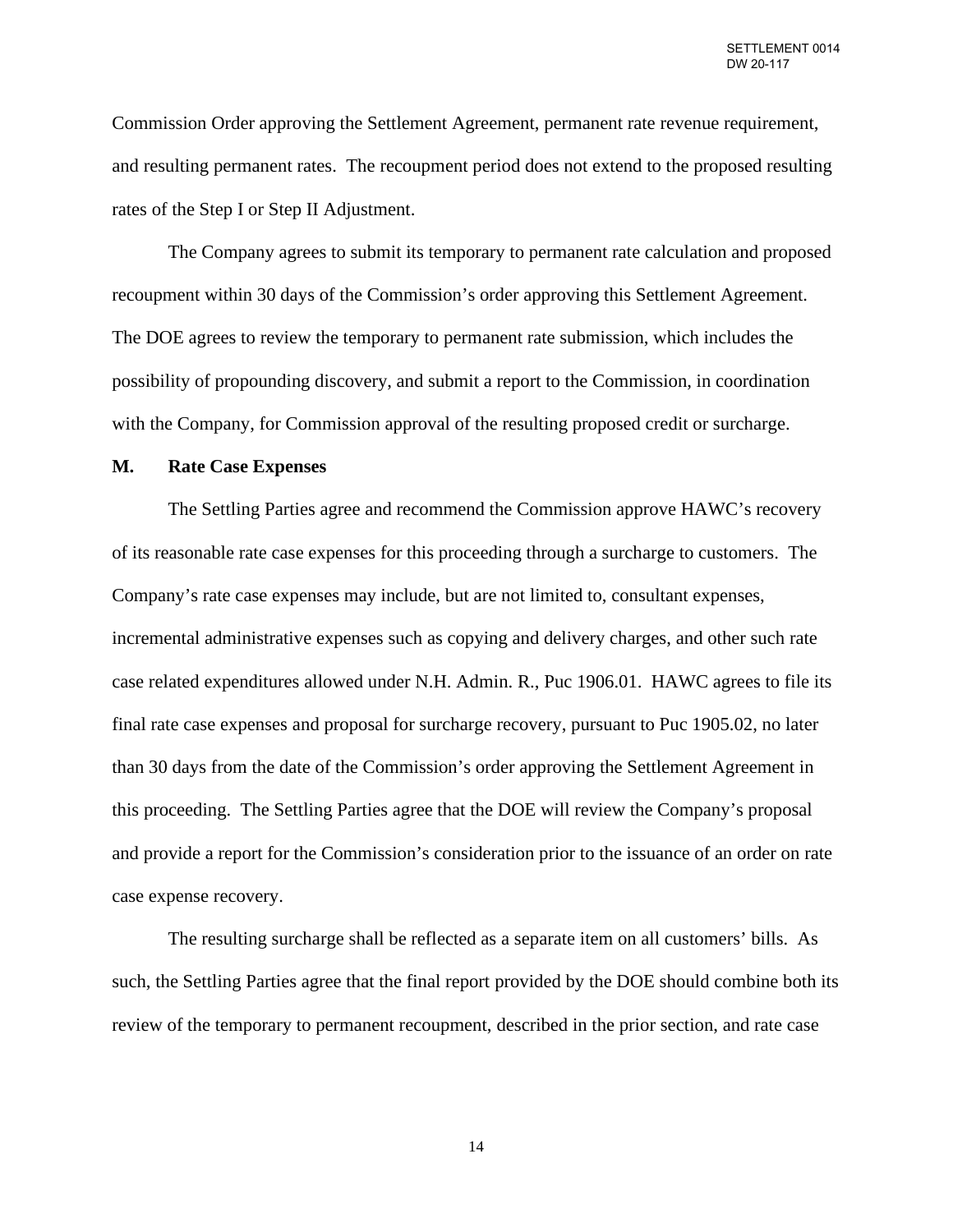expenses. This provides administrative efficiency for both the Settling Parties and the Commission.

Upon issuance of the Commission's order approving rate case expense recovery, HAWC agrees to file, within 15 days of that order, a compliance tariff supplement including the approved surcharge relating to the total recovery of rate case expenses, as well as the average monthly surcharge per customer, if applicable.

#### **N. Stay Out Provision**

The Settling Parties agree and recommend that, in recognition of the June 2023 date of rate implementation for the proposed Step II Adjustment, the earliest the Company will file its next full rate proceeding will be January 1, 2025, utilizing a 2024 test year.

#### **O. Administrative Commitments**

The Settling Parties agree that HAWC, as a public water utility, is subject to the N.H. Code Admin. R., Puc 600 rules governing such utilities. As such, the Company agrees to file all required reports, including, but not limited to, Form E-17, Annual Report of Hydrant Inspection (Puc 609.10), and Form E-18, Report of Interruptions of Service Over 30 Minutes Duration (Puc 609.11). The Company also commits to seeking a waiver from the Commission for Puc 605.04 (rule governing test schedules for meters) if it continues its general practice of replacing 5/8 inch and 3/4 inch meters after ten years of service instead of testing said meters.

#### **III. MISCELLANEOUS**

A. This Settlement Agreement is expressly conditioned upon the Commission's acceptance of all its provisions, without change or condition. If the Commission does not accept the Settlement Agreement in its entirety, without change or condition, or if the Commission makes any findings that go beyond the scope of this Settlement Agreement , and the Settling Parties are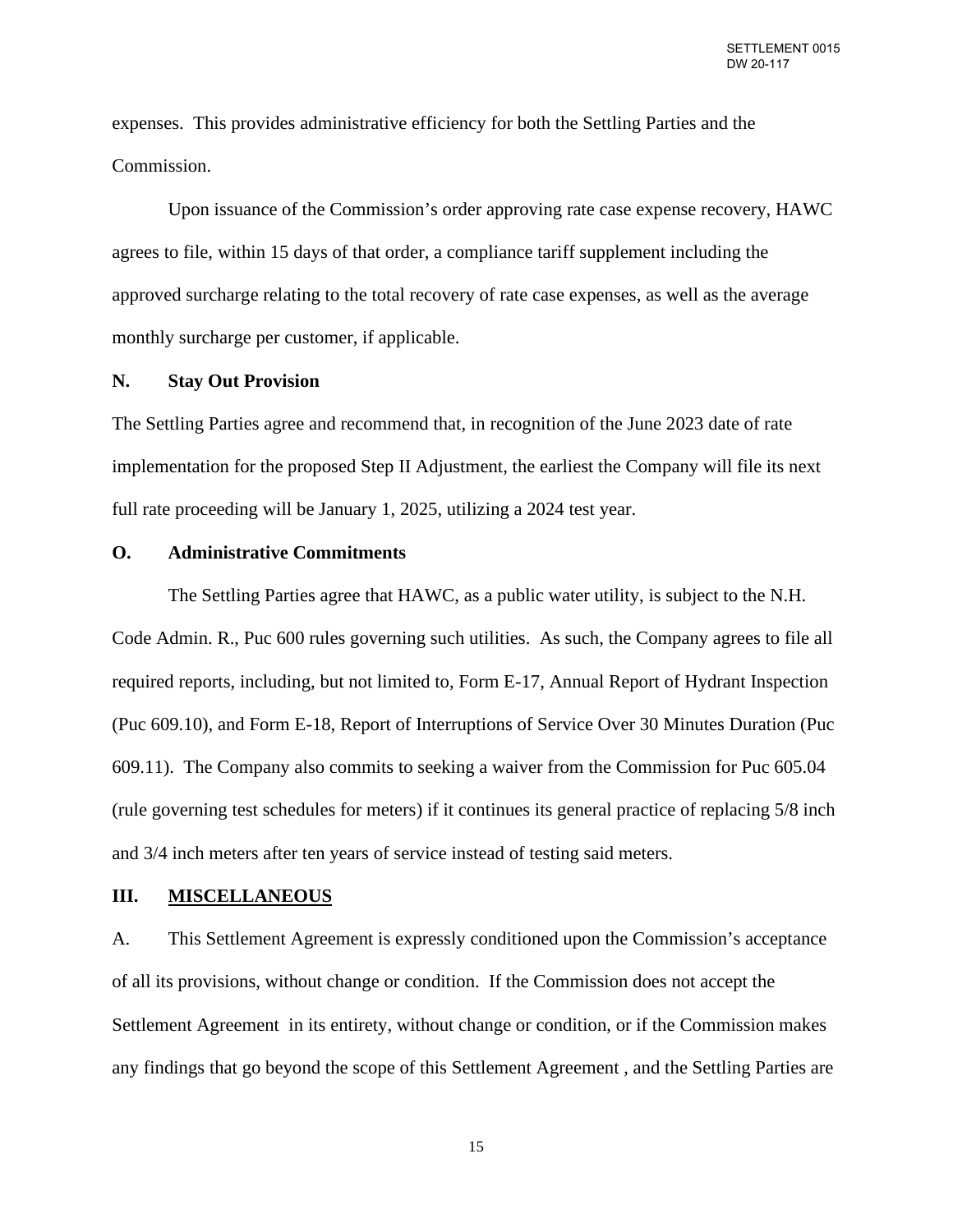unable to agree with said changes, conditions or findings, the Stipulation shall be deemed to be withdrawn and shall not constitute any part of the record in this proceeding and shall not be used for any other purpose.

B. The Settling Parties agree that the Commission's acceptance of the Settlement Agreement does not constitute continuing approval of, or precedent for, any particular issue in this proceeding other than those specified herein.

C. This Settlement Agreement may be executed in multiple counterparts, which together shall constitute one agreement.

[signatures to follow]